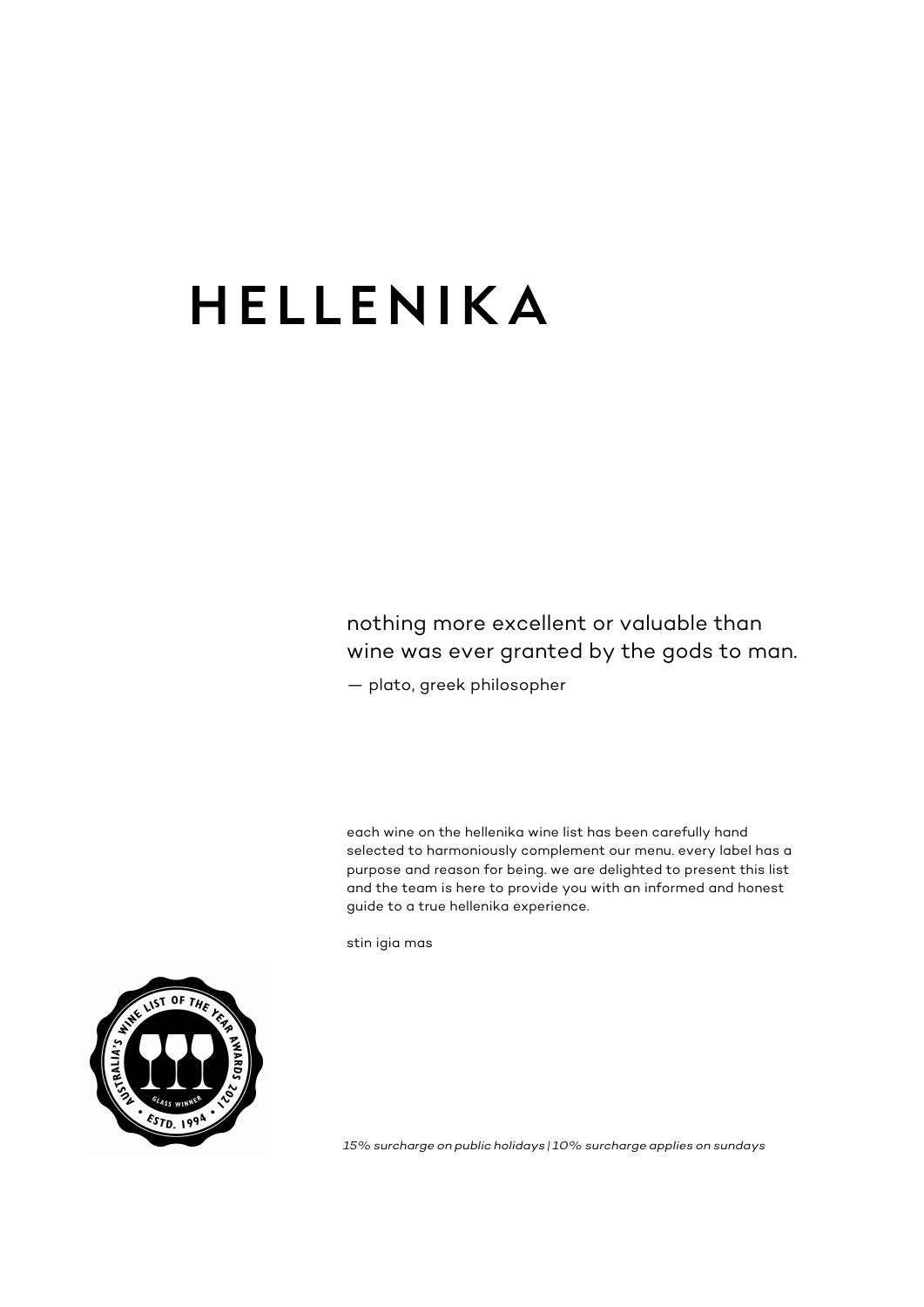## CHAMPAGNE & SPARKLING

|                    | NON VINTAGE                                           |        |      |
|--------------------|-------------------------------------------------------|--------|------|
| reims              | louis roederer 'collection 242' (                     |        | 180  |
|                    | krug grande cuvee 'edition 169'                       |        | 800  |
| ay                 | bollinger special cuvee                               |        | 240  |
|                    | bollinger special cuvee                               | 1500ml | 500  |
| ambonnay           | egly-ouriet brut tradition grand cru $\ll 1$          |        | 440  |
| mareuil-sur-ay     | billecart salmon brut reserve                         |        | 210  |
|                    | billecart salmon brut reserve                         | 1500ml | 460  |
| epernay            | pol roger 'reserve' brut                              | 375ml  | 120  |
|                    | pol roger 'reserve' brut                              |        | 230  |
|                    | <b>BLANC DE BLANCS</b>                                |        |      |
| reims              | ny ruinart blanc de blancs                            | 1500ml | 750  |
| mareuil-sur-ay     | nv billecart salmon blanc de blancs grand cru         |        | 330  |
| epernay            | 2008 taittinger blanc de blancs 'comtes de champagne' |        | 700  |
| cotes des blancs   | nv larmandier-bernier blanc de blancs 'latitude' (    |        | 295  |
|                    | VINTAGE                                               |        |      |
| reims              | 2013 louis roederer 'cristal' (                       |        | 900  |
|                    | 2009 louis roederer 'cristal' (                       | 1500ml | 2800 |
|                    | 2012 palmer & co vintage brut                         |        | 320  |
|                    | 2000 louis roederer 'cristal vinotheque' (            |        | 2900 |
| epernay            | 2012 dom perignon                                     |        | 750  |
|                    | 2012 pol roger 'sir winston churchill'                |        | 850  |
|                    | 2009 dom perignon                                     | 1500ml | 2000 |
|                    | <b>ROSE</b>                                           |        |      |
| reıms              | 2012 louis roederer 'cristal' rose (                  |        | 1650 |
| ay                 | nv bollinger rose                                     |        | 290  |
| mareuil-sur-ay     | nv billecart salmon brut rose                         | 375ml  | 155  |
|                    | nv billecart salmon brut rose                         |        | 310  |
| epernay            | 2007 taittinger 'comtes de champagne' rose            |        | 750  |
|                    | 2006 dom perignon rose                                |        | 1265 |
|                    | ヘヘヘヘヘヘ<br><b>SPARKLING</b>                            |        |      |
| amyndeo, gr        | SPARKLING • 2018 karanika brut cuvee speciale         |        | 115  |
| piper's river, tas | SPARKLING • nv delamere cuvee                         |        | 95   |
| riverland, sa      | PET-NAT • 2021 unico zelo 'sea foam'                  |        | 70   |
| adelaide hills, sa | ROSE • nv deviation road 'altair' brut                |        | 95   |
| veneto, it         | PROSECCO • nv ca' di alte 'extra dry'                 |        | 65   |
|                    | MOSCATO D'ASTI · 2018 alasia (sweet)                  |        | 60   |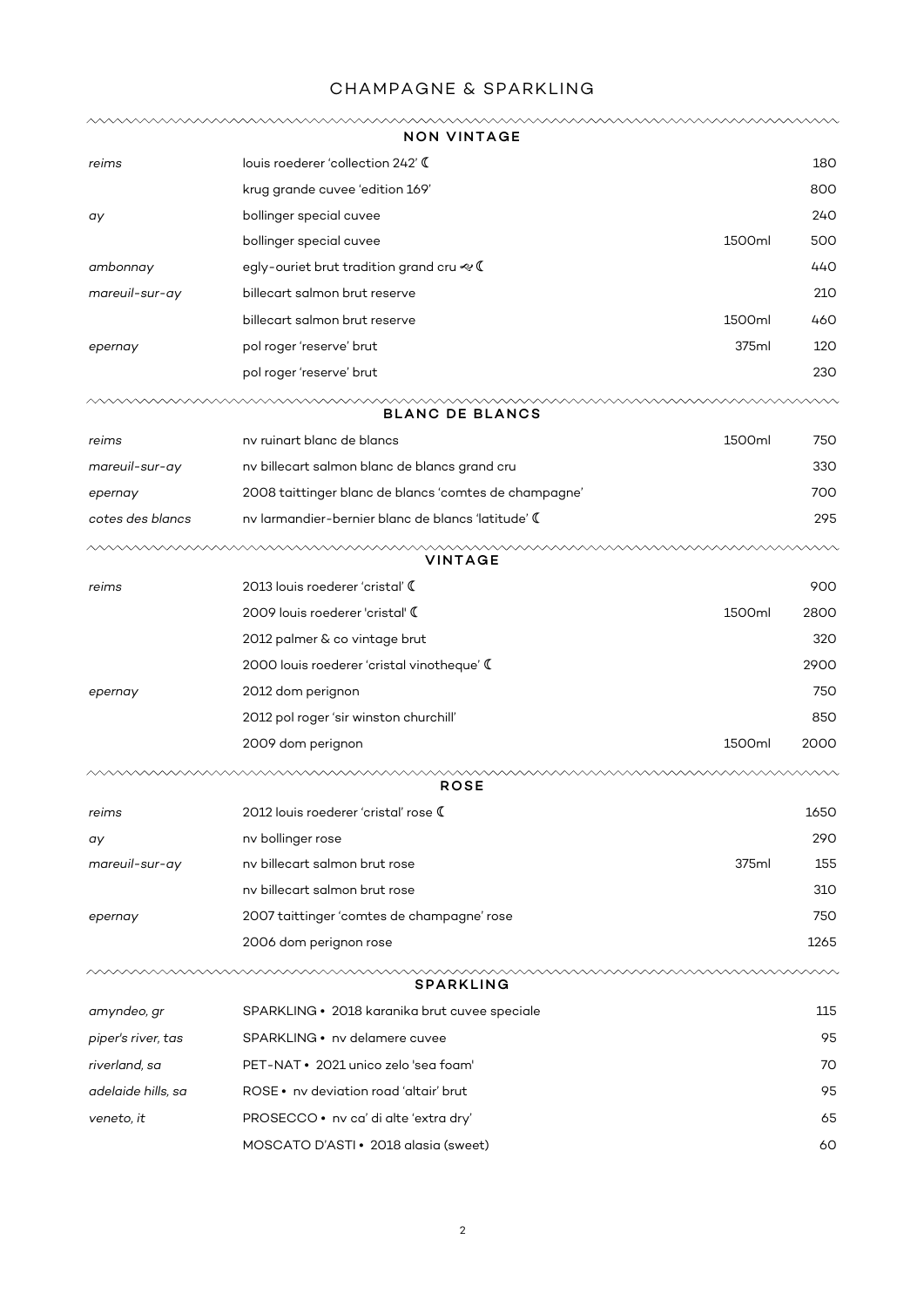#### BY THE GLASS

| CHAMPAGNE/SPARKLING                                                                               |                 |
|---------------------------------------------------------------------------------------------------|-----------------|
| PROSECCO • nv ca' di alte 'extra dry' - veneto, it                                                | 13              |
| SPARKLING • nv delamere cuvee - piper's river, tas                                                | 18              |
| CHAMPAGNE • nv louis roederer 'collection 242' - reims, fr C                                      | 30              |
| WHITE                                                                                             |                 |
| LIGHT, CLEAN AND CRISP                                                                            | 150ML           |
| RIESLING · 2020 wittmann '100 hugel' trocken (dry)                                                | 17              |
| RODITIS • 2020 tetramythos retsina amphora nature - kalavryta, gr $\ll 1$                         | 16              |
| SAUV BLANC • 2021 craggy range 'te muna road' – martinborough, nz                                 | 15              |
| <b>AROMATIC AND TEXTURAL</b>                                                                      |                 |
| PINOT GRIGIO . 2020 bollini - trentino-alto adige, it                                             | 15              |
| RODITIS/MALAGOUSIA • 2021 kir yianni 'paranga' - florina, gr                                      | 14              |
| SEMILLON/PEDRO XIMENEZ/RIESLING · 2021 smallfry 'tangerine dream' (orange) - barossa valley, sa ( | 18              |
| FULL BODIED, RICH AND STRUCTURED                                                                  |                 |
| CHARDONNAY • 2020 voyager estate – margaret river, wa                                             | 24              |
| CHARDONNAY · 2020 dom. daniel dampt 1er cru 'cote de lechet' - chablis, fr                        | 36V             |
| ASSYRTIKO • 2020 gaia 'thalassitis' - santorini, gr                                               | 34 <sub>V</sub> |
| <b>ROSE</b>                                                                                       |                 |
| AGIORGITIKO • 2020 gaia '4-6hr' – nemea, gr                                                       | 14              |
| GRENACHE/CINSAULT/SYRAH • 2020 domaine triennes - provence, fr                                    | 15              |
| GRENACHE / CINSAULT/ROLLE • 2020 ch. d'esclans 'whispering angel' – cotes de provence, fr         | 26V             |
|                                                                                                   |                 |

| <b>RED</b>                                                               |                 |  |
|--------------------------------------------------------------------------|-----------------|--|
| LIGHT IN COLOUR AND FULL OF FLAVOUR                                      | <b>150ML</b>    |  |
| XINOMAVRO • 2020 thymiopoulos 'young vines'- naousa, gr $\ll 0$          | 16              |  |
| PINOT NOIR • 2021 paringa estate 'peninsula' – mornington peninsula, vic | 18              |  |
| PINOT NOIR • 2019 by farr 'farrside' – bannockburn, vic                  | 46 V            |  |
| <b>FRUITY AND SMOOTH</b>                                                 |                 |  |
| GRENACHE • 2019 sc pannell 'basso' – mclaren vale, sa                    | 14              |  |
| SANGIOVESE BLEND . 2019 querciabella 'mongrana' - tuscany, it C          | 19              |  |
| LIATIKO · 2018 douloufakis 'dafnios' - crete, gr                         | 17              |  |
| FULL BODIED, DEEP AND OPULENT                                            |                 |  |
| CABERNET SAUVIGNON • 2019 penley 'tolmer' - coonawarra, sa               | 15              |  |
| SHIRAZ · 2020 head 'head red' - barossa valley, sa                       | 17              |  |
| XINOMAVRO • 2019 thymiopoulos 'earth & sky' - naousa, gr $\ll$ (         | 32 <sub>V</sub> |  |

 indicates pour from coravin, a needle through cork system, preserving wine to perfection, making the extraordinary accessible by the glass g denotes organic wines on the list; « denotes biodynamic wines on the list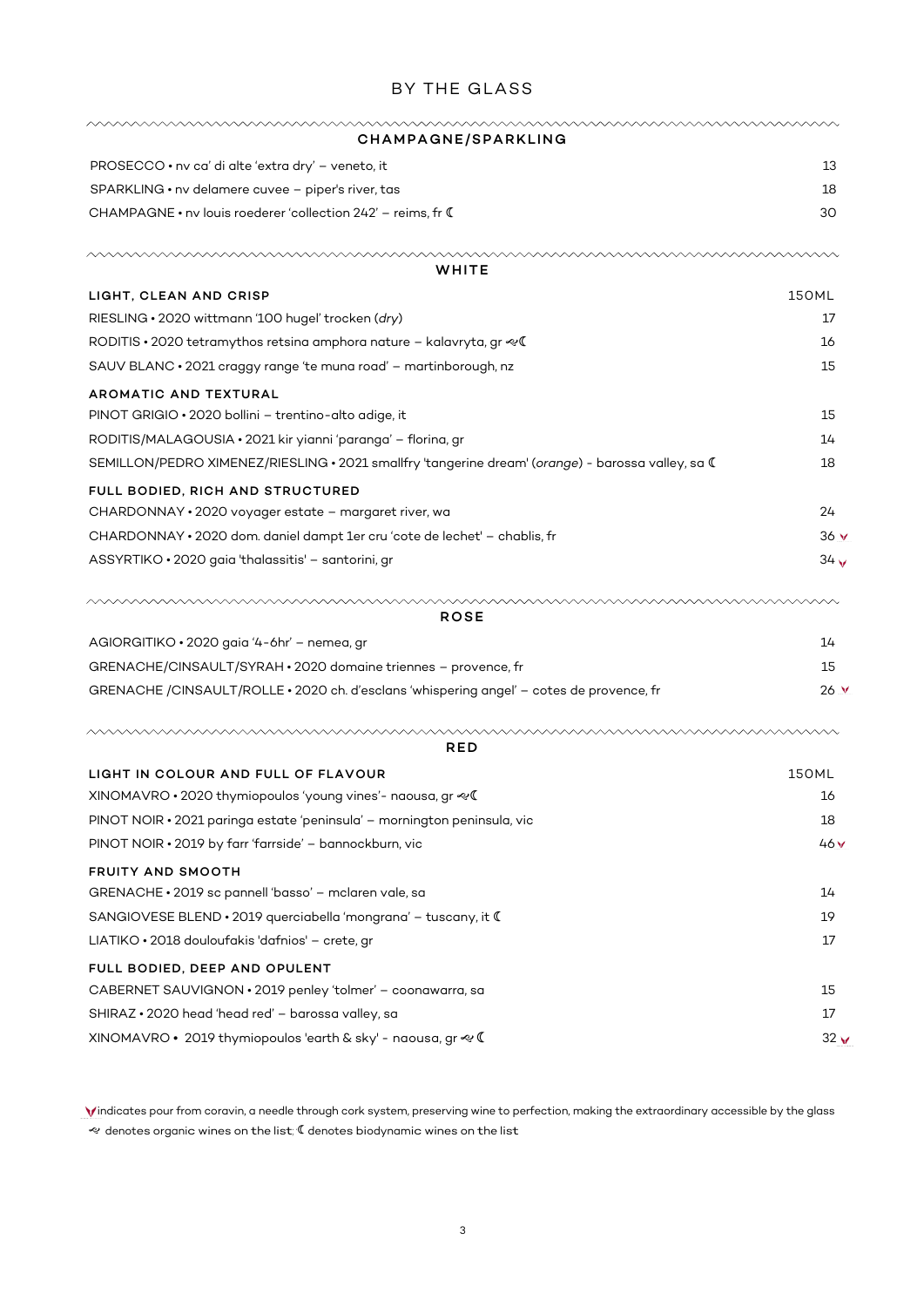#### GREEK WINE REGIONS

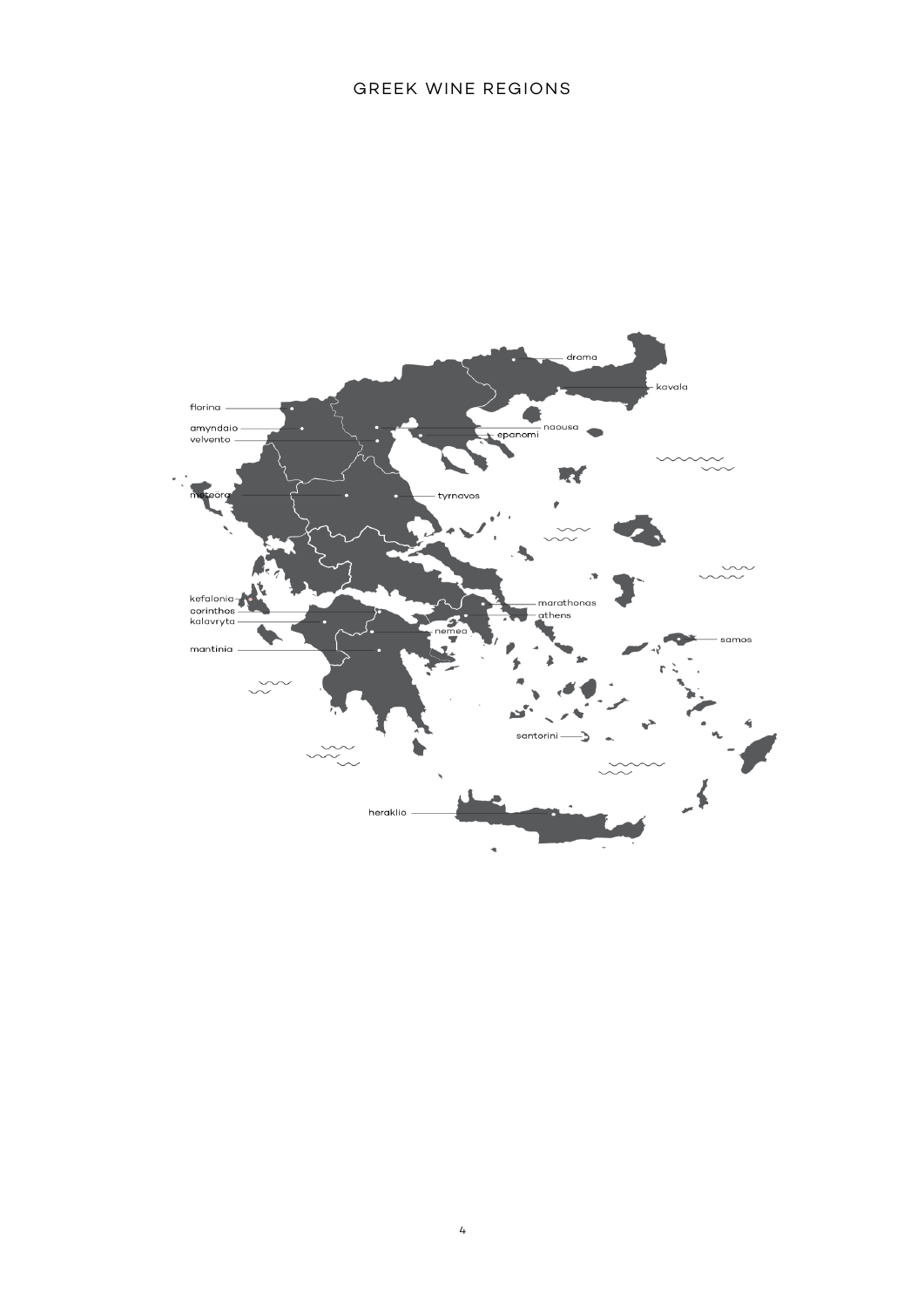#### HELLINIKA KRASIA

Greek wine is so unique, given there are more than 300 indigenous grape varieties grown there, some of which have been cultivated since ancient times. many well-known international grape varieties are also used in greek wine making. wine has been an important part of the greek culture for over 4000 years as the numerous archaeological discoveries throughout greece indicate.

the son of zeus and semele, dionysus was one of the most worshipped greek gods, inspiring artists, philosophers, poets, historians and the lives of everyday people. wine in greece has never been just a product, it's a cultural asset. a necessary ingredient on the daily table and a fundamental part of everyday life. wine has a central role in family events, celebrations, and even in many greek religious events.

when you select a greek wine, the product has rare values, excellent quality, intense personality and character, which shoulders the burden of the history and culture of the land where it was produced, the people who cultivated it, and also the traditions of greece, the country in which the art and culture of wine was born.

in recent years, the greek wine industry has undergone enormous improvement with serious investments in modern wine making technology. the new generation of native winemakers are being trained in the best wine schools around the world and their efforts are paying off, as greek wines continue to receive the highest awards in international competitions as well as the recognition they deserve throughout the world.

#### *and it's greek wine that gets me going ... from thrace to kefalonia and from amyndaio to crete, greek wine is an endless journey*

— yiannis karakasis, mw

#### santorini **ASSYRTIKO • 2016 gaia 'thalassitis submerged'** 1350



*an extraordinary and very rare wine, submerged to a depth of 20m for four years, just off the east coast of santorini.*

*aged away from light and unaffected by oxygen, the wine has developed a 'rounder' profile, giving the impression of an evolved wine, while the colour suggests a misleading youth as any sign of oxidation is absent. this is a rare, hybrid wine that balances youth with maturity. full-bodied, well-structured with crisp acidity, distinctive minerality and delicate honeysuckle aromas. one of just three bottles in australia!*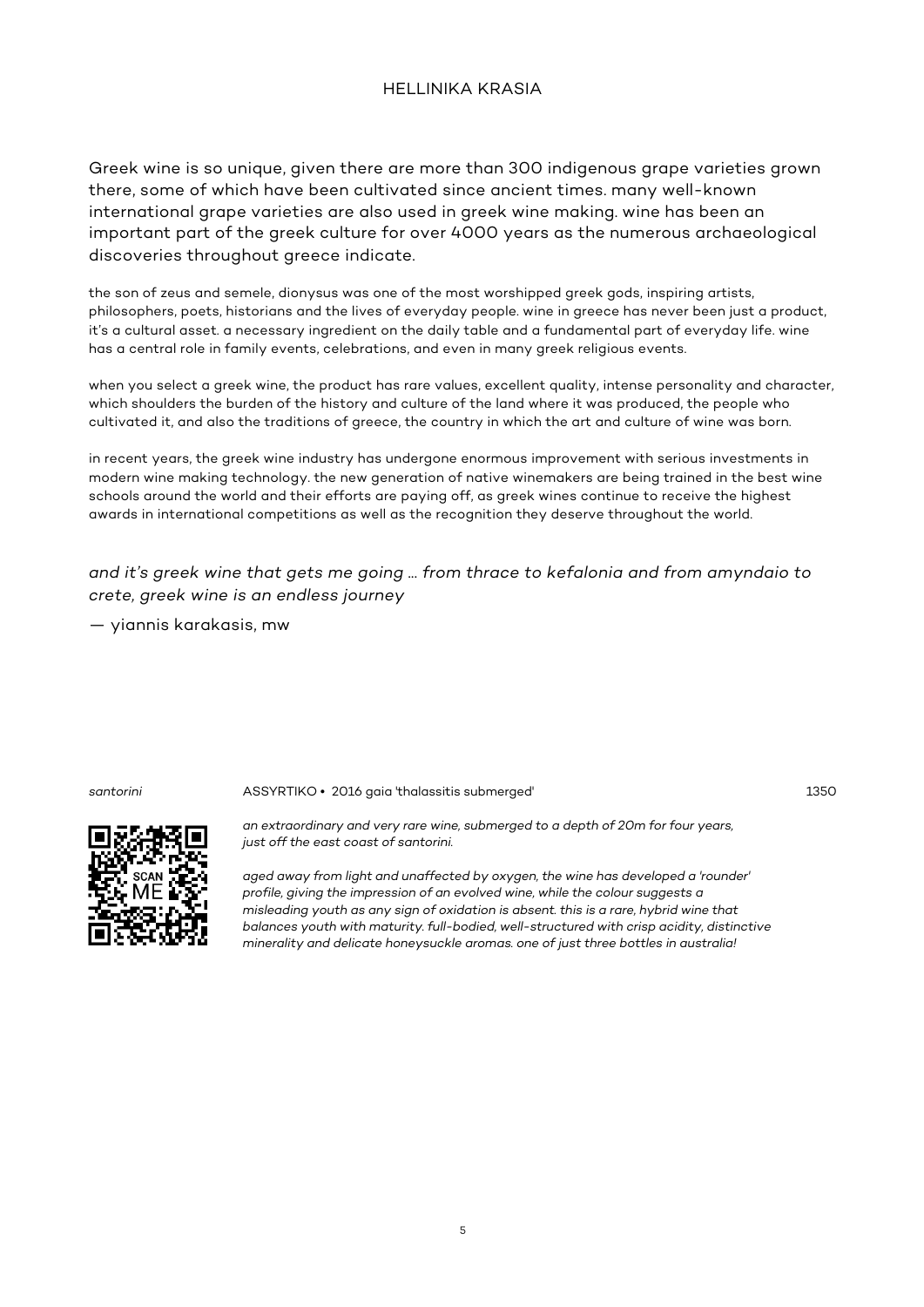#### LIGHT & CRISP WHITES

| <b>NORTH</b>                         | <b>GREECE</b>                                                                                                                         |             |
|--------------------------------------|---------------------------------------------------------------------------------------------------------------------------------------|-------------|
| amyndeon                             | ASSYRTIKO . 2020 kir yianni<br>white fruits and flowers mingle and the wine has an attractive, rounded finish                         | 85          |
| florina                              | RODITIS/MALAGOUSIA . 2021 kir yianni 'paranga'<br>a charming wine with seductive aromatics & a round, soft mid-palate                 | 70          |
| <b>PELOPONNESE</b>                   |                                                                                                                                       |             |
| athens                               | SAVATIANO • 2020 mylonas                                                                                                              | 70          |
| <b>ISLANDS</b>                       | light and bright with a clean palate and refreshing mouthfeel                                                                         |             |
| kefalonia                            | ROBOLA • 2020 gentilini 'crossed paths'<br>white florals, citrus & spice combine on the palate, with a fine, minerally finish         | 105         |
| santorini                            | ASSYRTIKO/ATHIRI/AIDANI · 2020 argyros 'atlantis'<br>vibrant aromas of citrus fruits, lemon blossom & delicate notes of exotic fruits | 105         |
|                                      | ASSYRTIKO • 2020 gaia 'thalassitis'<br>white peach, lemon peel & sea spray aromas with a zesty, textural palate                       | 160         |
| crete                                | ASSYRTIKO • 2020 lyrarakis 'voila'<br>juicy citrus & crunchy apples on the nose & palate, with a long, chalky finish                  | 95          |
|                                      | PLYTO • 2019 lyrarakis 'psarades'<br>resurrected by the lyrarakis family, this fresh, dry white tastes of citrus and melon            | 85          |
|                                      |                                                                                                                                       |             |
| <b>SOUTH AUSTRALIA</b>               | <b>AUSTRALIA</b>                                                                                                                      |             |
| riverland                            | ARINTO • 2020 the other wine co.                                                                                                      | 75          |
| clare valley                         | RIESLING • 2017 jim barry 'the florita'                                                                                               | 375ml<br>80 |
|                                      | ASSYRTIKO • 2021 jim barry                                                                                                            | 95          |
|                                      | RIESLING • 2021 grosset 'springvale' & C                                                                                              | 125         |
| adelaide hills                       | SAUVIGNON BLANC • 2021 wicks estate                                                                                                   | 60          |
| TASMANIA                             |                                                                                                                                       |             |
| derwent valley                       | SAUVIGNON BLANC · 2020 stefano lubiana < ↓                                                                                            | 95          |
| <b>WESTERN AUSTRALIA</b>             |                                                                                                                                       |             |
| margaret river                       | VERMENTINO • 2021 Is merchants                                                                                                        | 80          |
| <b>NORTH ISLAND</b>                  | NEW ZEALAND                                                                                                                           |             |
| martinborough                        | SAUVIGNON BLANC • 2021 craggy range 'te muna road'                                                                                    | 75          |
|                                      | <b>FRANCE</b>                                                                                                                         |             |
| LOIRE VALLEY                         |                                                                                                                                       |             |
| sancerre                             | SAUVIGNON BLANC • 2019 domaine vacheron <2 €                                                                                          | 160         |
|                                      | <b>ITALY</b>                                                                                                                          |             |
| <b>TRENTINO-ALTO ADIGE</b><br>volano | PINOT GRIGIO • 2020 bollini                                                                                                           | 75          |
|                                      |                                                                                                                                       |             |
| <b>RIAS BAIXAS</b>                   | <b>SPAIN</b>                                                                                                                          |             |
| salnes valley                        | ALBARINO • 2020 zarate albarino <                                                                                                     | 130         |
|                                      |                                                                                                                                       |             |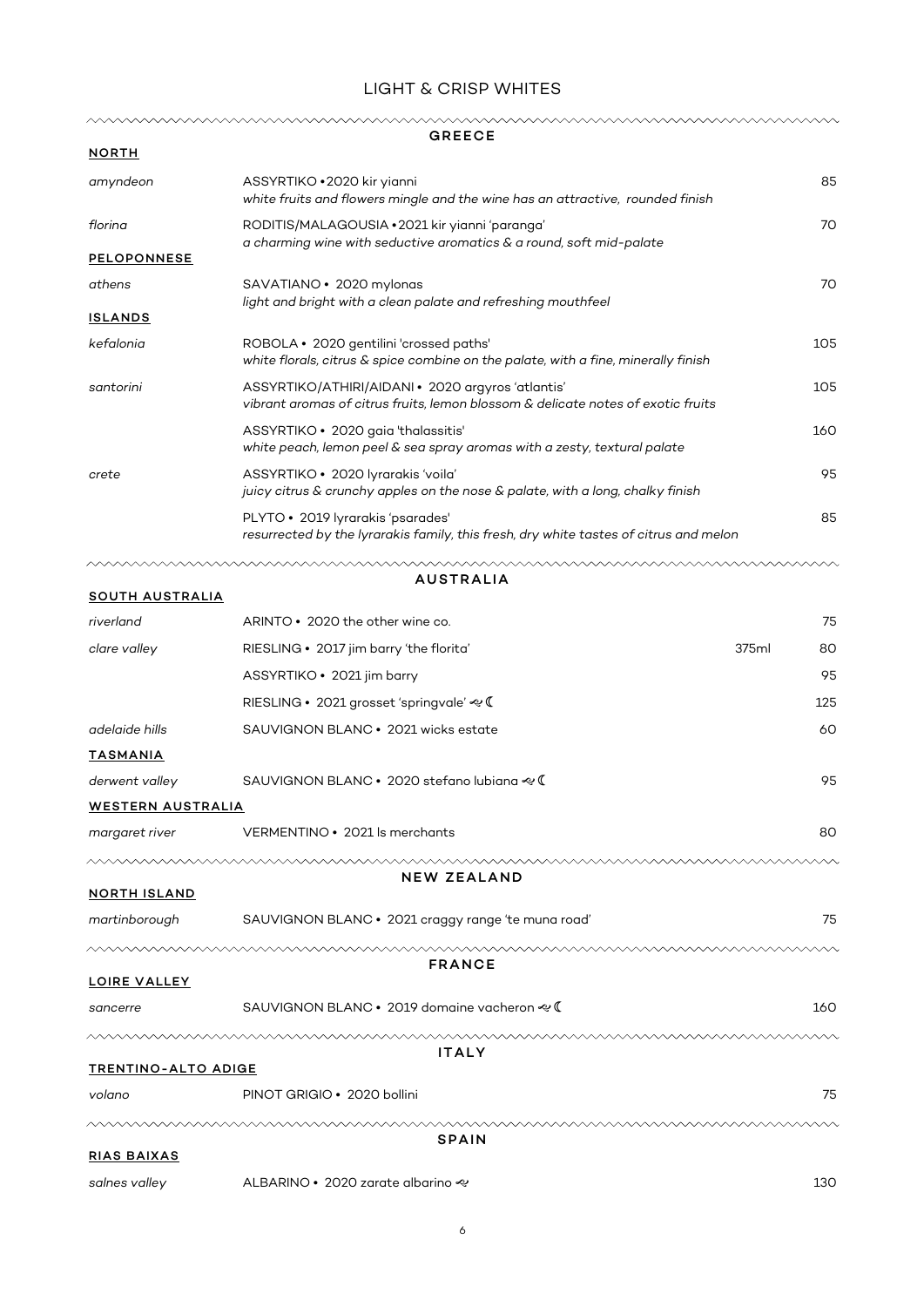### TEXTURAL & AROMATIC WHITES

|                          | <b>GREECE</b>                                                                                                           |     |
|--------------------------|-------------------------------------------------------------------------------------------------------------------------|-----|
| <b>NORTH</b>             |                                                                                                                         |     |
| epanomi                  | MALAGOUSIA · 2020 ktima gerovassiliou<br>from the winemaker who saved malagousia from extinction. rich & vibrant        | 125 |
| pangeon                  | ASSYRTIKO/SEMILLON • 2019 biblia chora 'ovilos'<br>aromas of white peach, wet stone, exotic herbs & white pepper        | 165 |
| <b>PELOPONNESE</b>       |                                                                                                                         |     |
| nemea                    | MOSCHOFILERO • 2020 gaia 'monograph'<br>aromas of white and red flowers, citrus and orchard fruits                      | 60  |
| <b>CENTRAL</b>           |                                                                                                                         |     |
| tyrnavos                 | CHARDONNAY/ASSYRTIKO · 2021 domaine zafeirakis ~ (<br>intensely flavoured citrus with good acidity & mineral characters | 70  |
|                          | <b>AUSTRALIA</b>                                                                                                        |     |
| <b>VICTORIA</b>          |                                                                                                                         |     |
| yarra valley             | SAUV. BLANC/SEMILLON/MUSCADELLE . 2018 mount mary 'triolet'                                                             | 170 |
| <b>TASMANIA</b>          |                                                                                                                         |     |
| relbia                   | PINOT GRIS · 2021 josef chromy                                                                                          | 80  |
| <b>WESTERN AUSTRALIA</b> |                                                                                                                         |     |
| great southern           | GEWURTZTRAMINER/RIESLING · 2019 la violetta 'ye ye' grise                                                               | 90  |
|                          | <b>NEW ZEALAND</b>                                                                                                      |     |
| <b>SOUTH ISLAND</b>      |                                                                                                                         |     |
| central otago            | PINOT GRIS • 2019 prophet's rock                                                                                        | 120 |
|                          | <b>FRANCE</b>                                                                                                           |     |
| <b>ALSACE</b>            |                                                                                                                         |     |
| haut-rhin                | RIESLING • 2019 cave de turckheim                                                                                       | 85  |
| bas-rhin                 | PINOT GRIS • 2016 trimbach 'reserve'                                                                                    | 130 |
| <b>LOIRE VALLEY</b>      |                                                                                                                         |     |
| vouvray                  | CHENIN BLANC • 2020 marc bredif                                                                                         | 90  |
| <b>PROVENCE</b>          |                                                                                                                         |     |
| cassis                   | MARSANNE · 2018 clos ste. magdeleine                                                                                    | 145 |
|                          | ITALY                                                                                                                   |     |
| <b>VENETO</b>            |                                                                                                                         |     |
| verona                   | GARGANEGA • 2020 tamellini soave                                                                                        | 85  |
|                          | GARGANEGA · 2019 pieropan 'la rocca' soave                                                                              | 175 |
|                          | AUSTRIA                                                                                                                 |     |
| <b>KAMPTAL</b>           |                                                                                                                         |     |
| langenlois               | GRUNER VELTLINER • 2019 weingut brundlmayer ried loiserberg &                                                           | 120 |
|                          | GERMANY                                                                                                                 |     |
| rheinhessen              | RIESLING · 2020 wittmann '100 hugel' trocken (dry)                                                                      | 80  |
| mosel                    | RIESLING • 2020 dr. loosen wehlener sonnenuhr (off dry)                                                                 | 110 |
|                          |                                                                                                                         |     |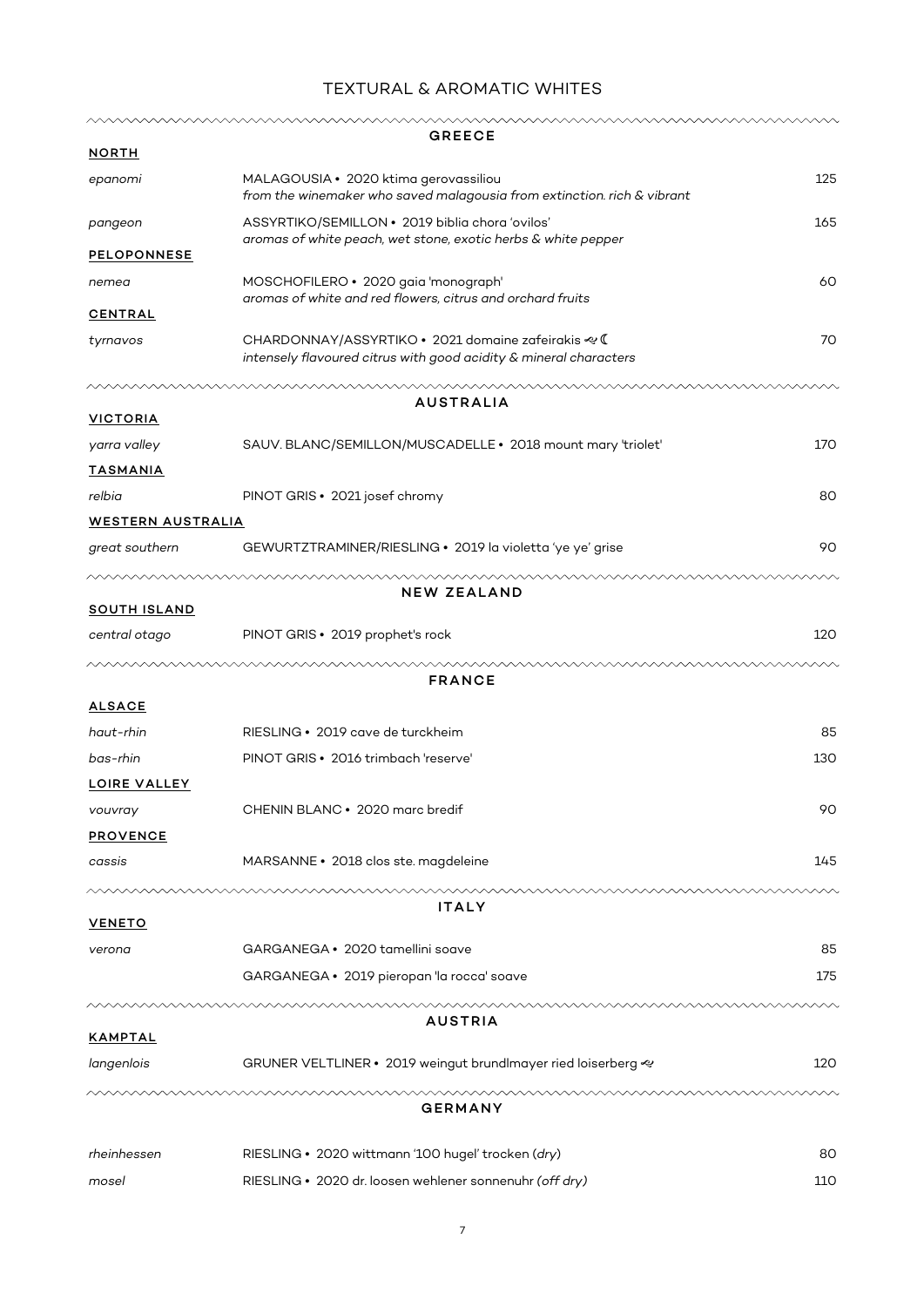## FULL-BODIED WHITES

| <b>ISLANDS</b>             | <b>GREECE</b>                                                                                                  |        |     |
|----------------------------|----------------------------------------------------------------------------------------------------------------|--------|-----|
| crete                      | VIDIANO • 2020 douloufakis 'dafnios'<br>an ancient cretan variety with minerality & a subtle apricot aromas    |        | 80  |
|                            | VIDIANO · 2019 douloufakis 'aspros lagos'<br>vibrant golden appearance, with stone fruit notes & a rich palate |        | 130 |
|                            | <b>AUSTRALIA</b>                                                                                               |        |     |
| <b>NEW SOUTH WALES</b>     |                                                                                                                |        |     |
| tumbarumba                 | CHARDONNAY • 2021 brokenwood                                                                                   |        | 85  |
|                            | CHARDONNAY • 2019 collector 'tiger tiger'                                                                      |        | 100 |
| <b>VICTORIA</b>            |                                                                                                                |        |     |
| yarra valley               | CHARDONNAY • 2020 oakridge 'yarra valley'                                                                      |        | 75  |
|                            | CHARDONNAY • 2018 yarra yering                                                                                 |        | 225 |
|                            | CHARDONNAY • 2016 mount mary                                                                                   |        | 295 |
| mornington peninsula       | CHARDONNAY • 2016 yabby lake                                                                                   | 375ml  | 75  |
|                            | CHARDONNAY • 2020 onannon single site 'tuerong'                                                                |        | 135 |
| <b>SOUTH AUSTRALIA</b>     | CHARDONNAY • 2019 shaw & smith 'm3'                                                                            |        |     |
| adelaide hills<br>TASMANIA |                                                                                                                | 1500ml | 300 |
| granton                    | CHARDONNAY • 2021 stefano lubiana 'primavera'                                                                  |        | 100 |
| derwent river              | CHARDONNAY • 2018 derwent estate 'calcaire'                                                                    |        | 180 |
| <b>WESTERN AUSTRALIA</b>   |                                                                                                                |        |     |
| margaret river             | CHARDONNAY • 2020 voyager estate                                                                               |        | 120 |
|                            | CHARDONNAY • 2018 leeuwin estate 'art series'                                                                  |        | 260 |
|                            | <b>NEW ZEALAND</b>                                                                                             |        |     |
| <b>NORTH ISLAND</b>        |                                                                                                                |        |     |
| kumeu river                | CHARDONNAY · 2020 kumeu river 'estate'                                                                         |        | 100 |
|                            | USA                                                                                                            |        |     |
| <b>CALIFORNIA</b>          |                                                                                                                |        |     |
| monterey                   | CHARDONNAY • 2020 la crema                                                                                     |        | 95  |
|                            | <b>FRANCE</b>                                                                                                  |        |     |
| <b>CHABLIS</b>             |                                                                                                                |        |     |
| petit chablis              | CHARDONNAY • 2020 dom. des hates by pierrick laroche                                                           |        | 105 |
| chablis                    | CHARDONNAY • 2020 dom. seguinot bordet                                                                         |        | 115 |
| chablis 1er cru            | CHARDONNAY · 2020 daniel dampt 'cote de lechet'                                                                |        | 175 |
| chablis grand cru          | CHARDONNAY • 2017 dom. louis moreau 'clos des hospices'                                                        |        | 395 |
| <b>BURGUNDY</b>            |                                                                                                                |        |     |
|                            | CHARDONNAY • 2018 bachelet-monnot                                                                              |        | 175 |
| meursault                  | CHARDONNAY • 2018 joseph drouhin                                                                               |        | 320 |
| pouilly-fuisse             | CHARDONNAY · 2018 j.j. vincent chateau de fuisse 'tete de cru'                                                 |        | 165 |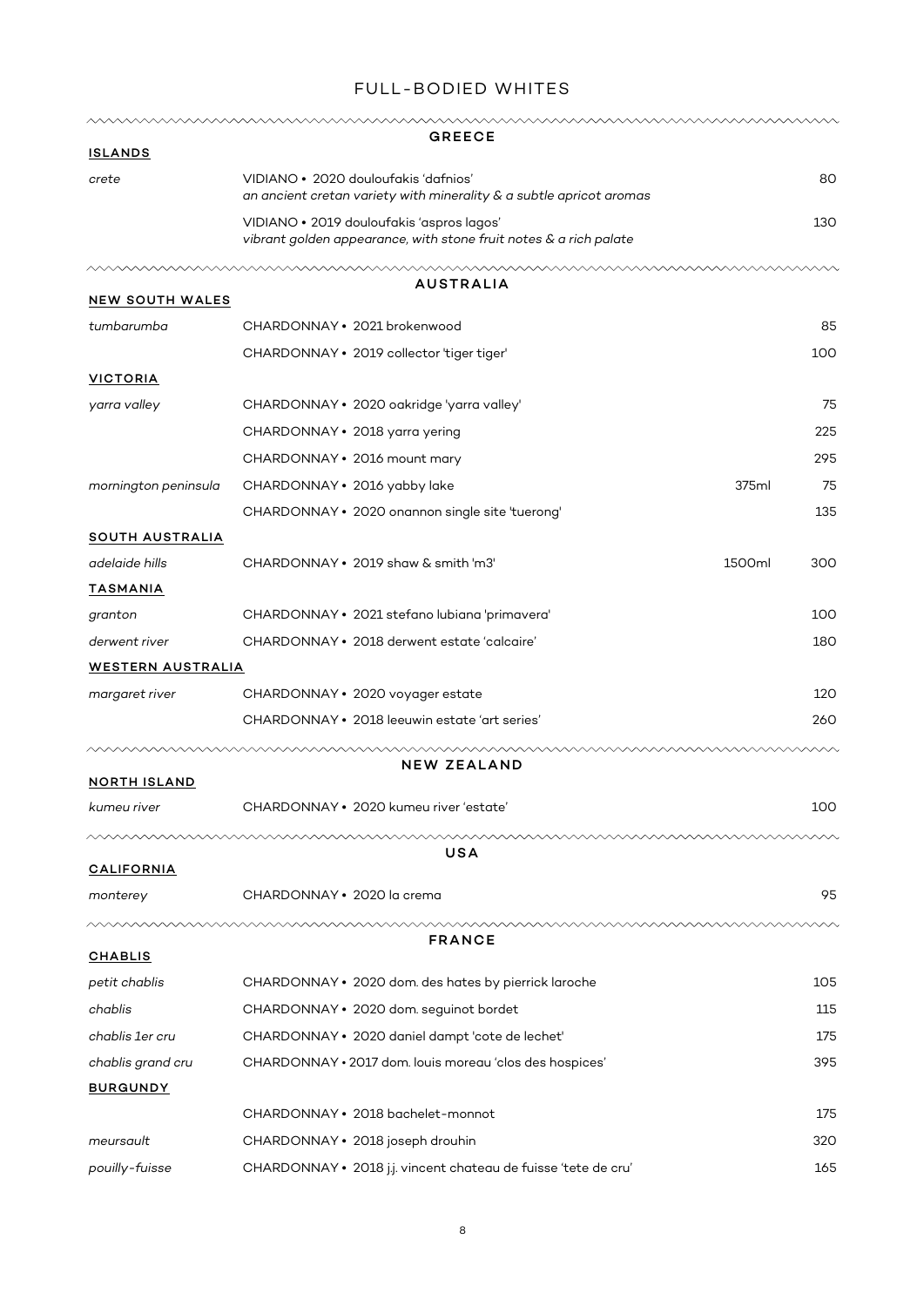## ROSE, SKIN CONTACT & CHILLED RED WINES

| NORTH                       | GREECE                                                                                                                                                |     |
|-----------------------------|-------------------------------------------------------------------------------------------------------------------------------------------------------|-----|
| florina                     | XINOMAVRO · 2020 kir yianni 'l'esprit du lac' rose<br>light in body and colour, with peach & strawberry aromas                                        | 110 |
| <b>CENTRAL</b>              |                                                                                                                                                       |     |
| tyrnavos                    | LIMNIONA • 2020 domaine zafeirakis rose «<br>pretty scents of rose water, strawberries & a creamy texture                                             | 80  |
| <b>PELOPONNESE</b>          |                                                                                                                                                       |     |
| kalavryta                   | RODITIS • 2019 tetramythos retsina amphora nature (skin contact) $\ll 1$<br>elegant aromas of resin, citrus, pear & melon, together with floral notes | 75  |
| nemea                       | AGIORGITIKO • 2020 gaia '4-6hr' rose<br>light and blush with crunchy red fruits, refreshing and dry                                                   | 65  |
| fteri                       | MOSCHOFILERO • 2020 troupis 'route gris' (skin contact)<br>aromas of orange peel, dried apricot & incense with a spicy, tangerine finish              | 95  |
|                             | <b>AUSTRALIA</b>                                                                                                                                      |     |
| VICTORIA                    |                                                                                                                                                       |     |
| yarra valley                | 3000ml<br>MERLOT/SHIRAZ/CABERNET • 2019 dominique portet 'fontaine' rose                                                                              | 350 |
| <b>SOUTH AUSTRALIA</b>      |                                                                                                                                                       |     |
| riverland                   | NERO D'AVOLA • 2021 delinquente 'pretty boy' rose (                                                                                                   | 65  |
|                             | ZIBBIBO/GEWURZ/MOSCATO GIALLO · 2021 unico zelo 'esoterico'                                                                                           | 70  |
| barossa valley              | SEMILLON/PEDRO XIMENEZ/RIESLING • 2021 smallfry 'tangerine dream' (skin contact) (                                                                    | 85  |
| adelaide hills              | SAUVIGNON BLANC • 2021 worlds apart 'hope forest' (skin contact)                                                                                      | 85  |
| mclaren vale                | GRENACHE • 2021 sherrah rose                                                                                                                          | 75  |
|                             | <b>FRANCE</b>                                                                                                                                         |     |
| <b>LANGUEDOC-ROUSSILLON</b> |                                                                                                                                                       |     |
| <b>PROVENCE</b>             | CINSAULT • 2019 selon letang (chilled red)                                                                                                            | 75  |
|                             | CINSAULT/GRENACHE/SYRAH · 2020 domaine triennes rose                                                                                                  | 70  |
| cotes de provence           | GRENACHE/CINSAULT/MOURVEDRE • 2020 ch. rimauresq cru classe rose                                                                                      | 110 |
|                             | GRENACHE/CINSAULT/ROLLE • 2020 ch. d'esclans 'whispering angel' rose                                                                                  | 125 |
|                             | GRENACHE/CINSAULT/SYRAH · 2019 dom. ott 'clos mireille' rose<br>1500ml                                                                                | 340 |
| bandol                      | MOURVEDRE/CINSAULT/GRENACHE • 2019 la suffrene rose                                                                                                   | 115 |
|                             |                                                                                                                                                       |     |
|                             | ITALY                                                                                                                                                 |     |
| MEZZOLOMBARDO               |                                                                                                                                                       |     |
| trentino                    | TEROLDEGO • 2020 foradori 'lezer' (chilled red) & C                                                                                                   | 110 |
| <u>CAMPANIA</u>             |                                                                                                                                                       |     |
| irpinia                     | CODA DI VOLPE • 2019 cantina giardino 'paski' (skin contact) & C                                                                                      | 140 |
| <u>CATALONIA</u>            | <u>MMMMMMMMMM</u><br>SPAIN                                                                                                                            |     |
|                             |                                                                                                                                                       |     |

CHENIN BLANC/MACABEO · 2019 escoda sanahuja 'els bassotets' (skin contact) 120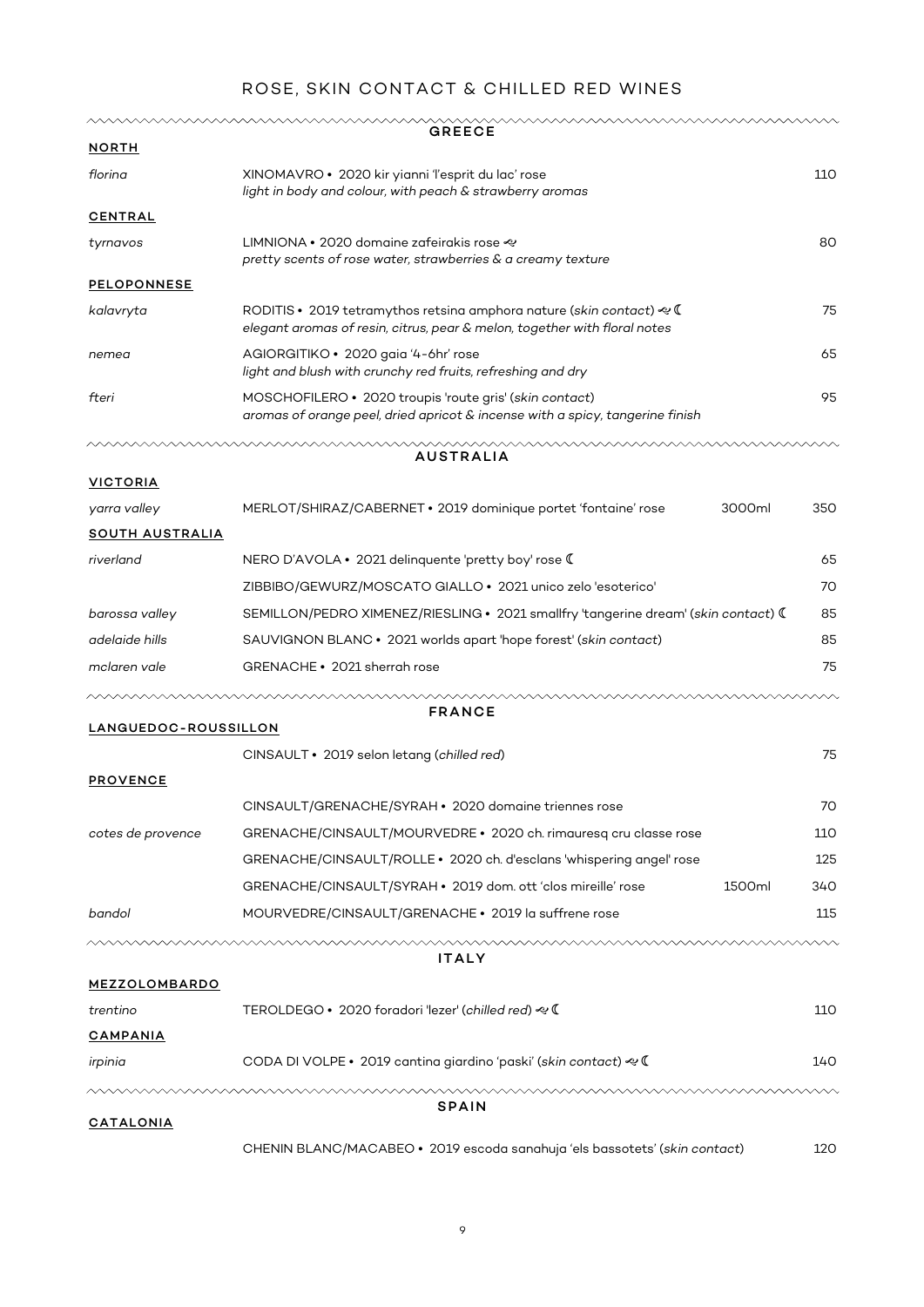#### LIGHTER REDS

| <b>NORTH</b>           | <b>GREECE</b>                                                                                                             |       |     |
|------------------------|---------------------------------------------------------------------------------------------------------------------------|-------|-----|
| naousa                 | XINOMAVRO • 2020 thymiopoulos 'young vines' & C<br>if you like a pinot noir with fruit & tannin structure, try this wine  |       | 75  |
| <b>PELOPONNESE</b>     |                                                                                                                           |       |     |
| nemea                  | AGIORGITIKO/SYRAH · 2020 gaia 'notios'<br>a blend that creates a well-balanced & delicate wine with violets & blueberries |       | 65  |
|                        | <b>AUSTRALIA</b>                                                                                                          |       |     |
| <b>VICTORIA</b>        |                                                                                                                           |       |     |
| macedon ranges         | PINOT NOIR • 2016 curly flat                                                                                              | 375ml | 85  |
|                        | PINOT NOIR • 2017 curly flat                                                                                              |       | 160 |
| yarra valley           | PINOT NOIR • 2021 airlie bank                                                                                             |       | 65  |
|                        | PINOT NOIR • 2019 yarra yering                                                                                            |       | 235 |
| mornington peninsula   | PINOT NOIR • 2021 paringa estate 'peninsula'                                                                              |       | 85  |
| geelong                | PINOT NOIR · 2021 lethbridge 'menage a noir' & I                                                                          |       | 75  |
|                        | PINOT NOIR • 2019 by farr 'farrside'                                                                                      |       | 210 |
| <b>SOUTH AUSTRALIA</b> |                                                                                                                           |       |     |
| adelaide hills         | PINOT NOIR • 2021 murdoch hill 'phaeton'                                                                                  |       | 120 |
|                        | GAMAY • 2019 elderslie                                                                                                    |       | 100 |
| TASMANIA               |                                                                                                                           |       |     |
| piper's book           | PINOT NOIR/PINOT MEUNIER · 2021 stargazer 'rada'                                                                          |       | 95  |
| <b>NORTH ISLAND</b>    | <b>NEW ZEALAND</b>                                                                                                        |       |     |
| martinborough          | PINOT NOIR • 2019 ata rangi 'crimson'                                                                                     | 375ml | 70  |
| <b>SOUTH ISLAND</b>    |                                                                                                                           |       |     |
| central otago          | PINOT NOIR • 2019 amisfield                                                                                               |       | 145 |
|                        | PINOT NOIR . 2019 burn cottage 'moonlight race' & C                                                                       |       | 160 |
|                        |                                                                                                                           |       |     |
| <b>BURGUNDY</b>        | <b>FRANCE</b>                                                                                                             |       |     |
| gevrey-chambertin      | PINOT NOIR • 2019 sylvie esmonin 'vieilles vignes' &                                                                      |       | 450 |
| gevrey-chambertin 1er  | PINOT NOIR . 2011 dom. dugat-py 'les evocelles'                                                                           |       | 510 |
|                        |                                                                                                                           |       | 315 |
|                        | savigny-les-beaune 1er PINOT NOIR · 2019 dom. jm & hughes pavelot 'aux gravains'                                          |       |     |
| pommard 1er cru        | PINOT NOIR • 2015 dom. anne parent 'les chanlins' &                                                                       |       | 630 |
| rully 1er cru          | PINOT NOIR • 2019 jaeger defaix 'clos du chapitre' < €                                                                    |       | 195 |
| <b>BEAUJOLAIS</b>      |                                                                                                                           |       |     |
|                        | GAMAY • 2020 anne-sophie dubois fleurie 'les cocottes' &                                                                  |       | 145 |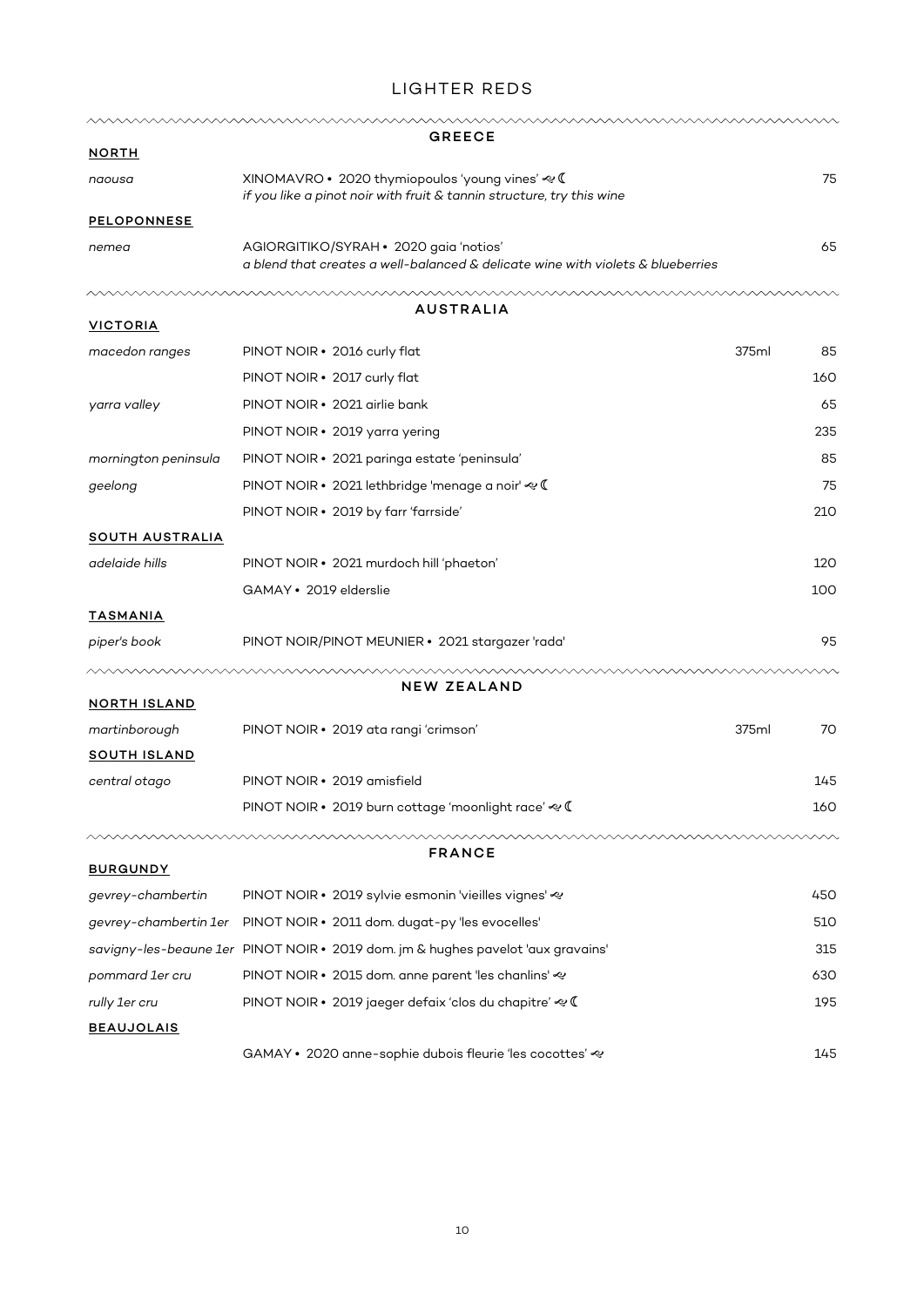## MEDITERRANEAN STYLE & EUROPEAN REDS

| <b>NORTH</b>             | <b>GREECE</b>                                                                                                                                            |              |
|--------------------------|----------------------------------------------------------------------------------------------------------------------------------------------------------|--------------|
| naousa                   | XINOMAVRO • 2019 thymiopoulos 'earth & sky' & I<br>plums & red fruits on the nose, with a plush, juicy palate & silky tannins                            | 160          |
|                          | XINOMAVRO · 2017 dalamara 'paliokalias'<br>likened to a greek 'grand cru' - layered & complex with a mineral core                                        | 215          |
|                          | XINOMAVRO · 2017 kir yianni 'ramnista'<br>delicate, yet structured on the palate with lots of red berries & firm tannins                                 | 125          |
| epanomi                  | LIMNIO/MAVROUDI · 2017 ktima gerovassiliou 'avaton'<br>rich & complex, with a nose & palate of dark fruits, raisins, coffee & cocoa                      | 185          |
| drama                    | SYRAH • 2018 costa lazaridi ≪<br>a full-bodied shiraz style, rich, round with supple oak                                                                 | 125          |
| <u>CENTRAL</u>           |                                                                                                                                                          |              |
| rapsani                  | XINOMAVRO/KRASSATO/STAVRATO · 2018 thymiopoulos 'rapsani' terra petra<br>perfumed & plush with sweet red berry & balsamic notes, along with fine tannins | 170          |
| marathona                | CABERNET SAUVIGNON/AGIORGITIKO • 2018 costa lazaridi 'oenotria land' &<br>an extremely limited wine - generous in flavour with rich tannins              | 155          |
| PELOPONNESE              |                                                                                                                                                          |              |
| nemea                    | AGIORGITIKO • 2019 'by gaia'<br>a medium-bodied red with a nose of dark berries & spices                                                                 | 90           |
|                          | AGIORGITIKO · 2016 gaia 'estate'<br>great depth & complexity - a very classy full-bodied wine                                                            | 190          |
| <b>ISLANDS</b>           |                                                                                                                                                          |              |
| crete                    | LIATIKO • 2018 douloufakis 'dafnios'<br>a savoury nose with flavours of raspberries & sweet cherries                                                     | 85           |
|                          | MANDILARI • 2016 lyrarakis 'plakoura'<br>rich aromas of ripe cherries, well balanced by flavours of chocolate & vanilla                                  | 95           |
|                          | <b>AUSTRALIA</b>                                                                                                                                         |              |
| SOUTH AUSTRALIA          |                                                                                                                                                          |              |
| clare valley             | TEMPRANILLO/GRENACHE • 2021 ministry of clouds                                                                                                           | 95           |
| mclaren vale             | GRENACHE • 2019 sc pannell 'basso'                                                                                                                       | 70           |
|                          | GRENACHE • 2019 yangarra 'hickinbotham'                                                                                                                  | 150          |
| <b>WESTERN AUSTRALIA</b> |                                                                                                                                                          |              |
| great southern           | GRENACHE • 2020 swinney                                                                                                                                  | 100          |
|                          |                                                                                                                                                          |              |
| <b>BORDEAUX</b>          | <b>FRANCE</b>                                                                                                                                            |              |
| cotes de castillon       | MERLOT • 2016 chateau le rey 'les rocheuses'                                                                                                             | 160          |
| pauillac                 | CABERNET/MERLOT • 2015 reserve de la comtesse                                                                                                            | 420          |
| <b>RHONE VALLEY</b>      |                                                                                                                                                          |              |
| cotes du rhone           | GRENACHE/SYRAH • 2018 delas 'st esprit'                                                                                                                  | 75           |
| chateauneuf-du-pape      | GRENACHE BLEND • 2016 chateau mont redon                                                                                                                 | 375ml<br>110 |
|                          | GRENACHE BLEND • 2016 la vieille julienne 'les trois sources' (                                                                                          | 350          |
| crozes hermitage         | SHIRAZ · 2018 dom. paul jaboulet aine 'les jalets' &                                                                                                     | 165          |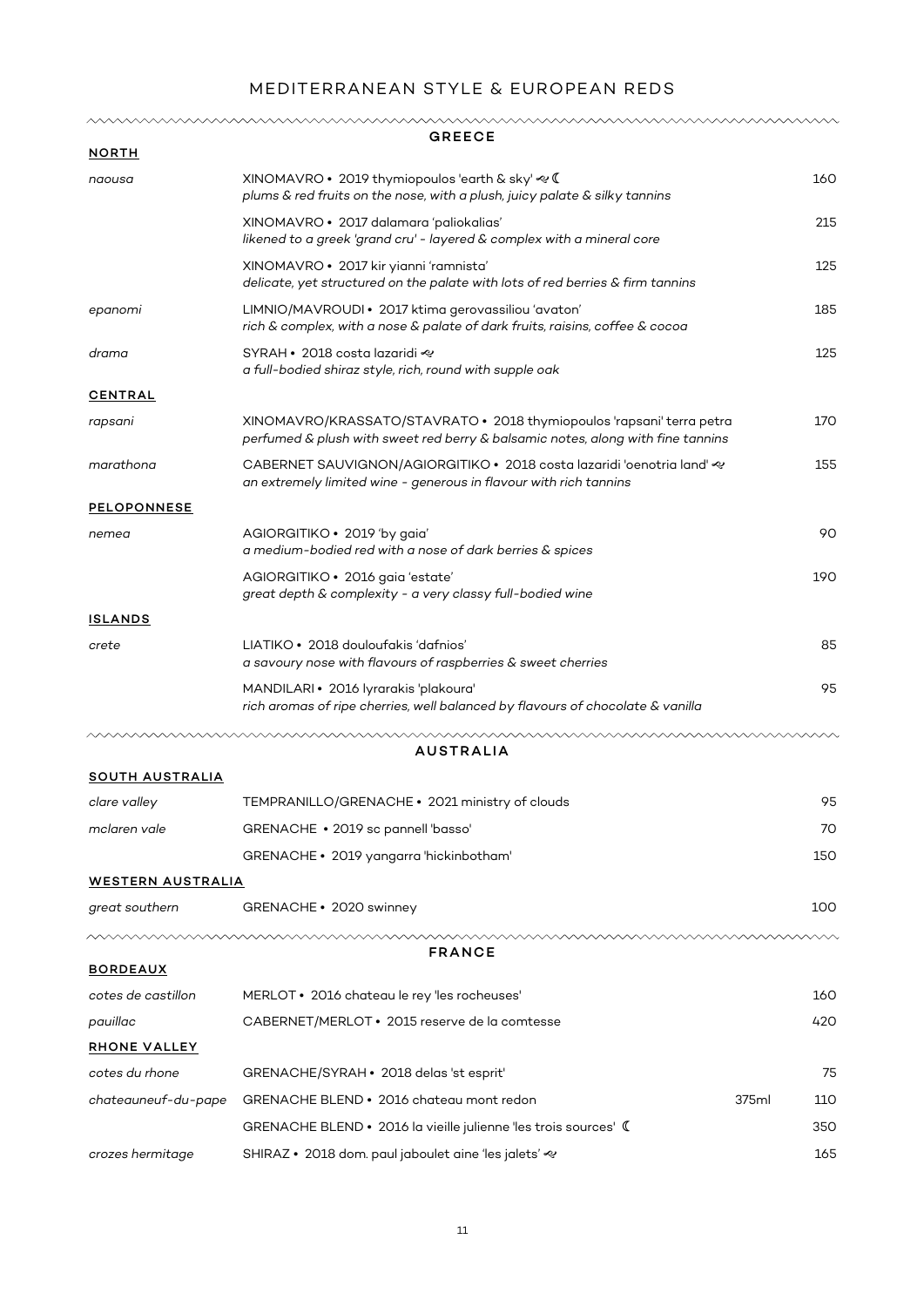## MEDITERRANEAN STYLE & EUROPEAN REDS

|                          | <b>ITALY</b>                                                       |       |      |  |
|--------------------------|--------------------------------------------------------------------|-------|------|--|
| <b>PIEDMONT</b>          |                                                                    |       |      |  |
| langhe                   | NEBBIOLO • 2019 vietti 'perbacco'                                  |       | 140  |  |
| alba                     | BARBERA • 2020 elio altare                                         |       | 95   |  |
| barbaresco               | NEBBIOLO • 2017 albino rocca 'ronchi'                              |       | 280  |  |
| barolo                   | NEBBIOLO • 2015 giovanni manzone 'gramolere'                       |       | 250  |  |
| <b>TUSCANY</b>           |                                                                    |       |      |  |
|                          | SANGIOVESE/MERLOT/CABERNET · 2019 querciabella 'mongrana' <a></a>  |       | 85   |  |
|                          | SANGIOVESE · 2016 isole e olena 'cepparello'                       |       | 350  |  |
| chianti classico         | SANGIOVESE • 2018 isole e oleng                                    | 375ml | 70   |  |
|                          | SANGIOVESE · 2019 felsina 'berardenga'                             |       | 140  |  |
| chianti classico riserva | SANGIOVESE/CABERNETS · 2012 marchesi antinori 'tignanello'         |       | 620  |  |
| rosso di montalcino      | SANGIOVESE • 2018 le ragnaie ≪                                     |       | 170  |  |
| brunello di montalcino   | SANGIOVESE • 2015 querce bettina                                   |       | 350  |  |
| bolgheri                 | CAB FRANC/CAB SAUV · 2013 tenuta san guido 'sassicaia'             |       | 1200 |  |
| <b>SICILY</b>            |                                                                    |       |      |  |
|                          | PERRICONE • 2015 il censo 'njuro' < €                              |       | 195  |  |
| etna rosso               | NERELLO MASCALESE • 2019 tenuta delle terre nere                   |       | 135  |  |
|                          |                                                                    |       |      |  |
|                          |                                                                    |       |      |  |
| <b>DUERO VALLEY</b>      | <b>SPAIN</b>                                                       |       |      |  |
| ribera del duero         | TEMPRANILLO • 2015 hammeken cellars 'oraculo'                      |       | 310  |  |
| <b>CASTILE-LA MANCHA</b> |                                                                    |       |      |  |
| almansa                  | GARNACHA TINTORERA/SYRAH • 2019 venta la vega 'adaras aldea' $\ll$ |       | 70   |  |
|                          |                                                                    |       |      |  |
| PORTUGAL<br><b>DOURO</b> |                                                                    |       |      |  |
| baixa corgo              | CASTELAO • 2016 luis seabra 'mono c' tinto & C                     |       | 170  |  |
|                          |                                                                    |       |      |  |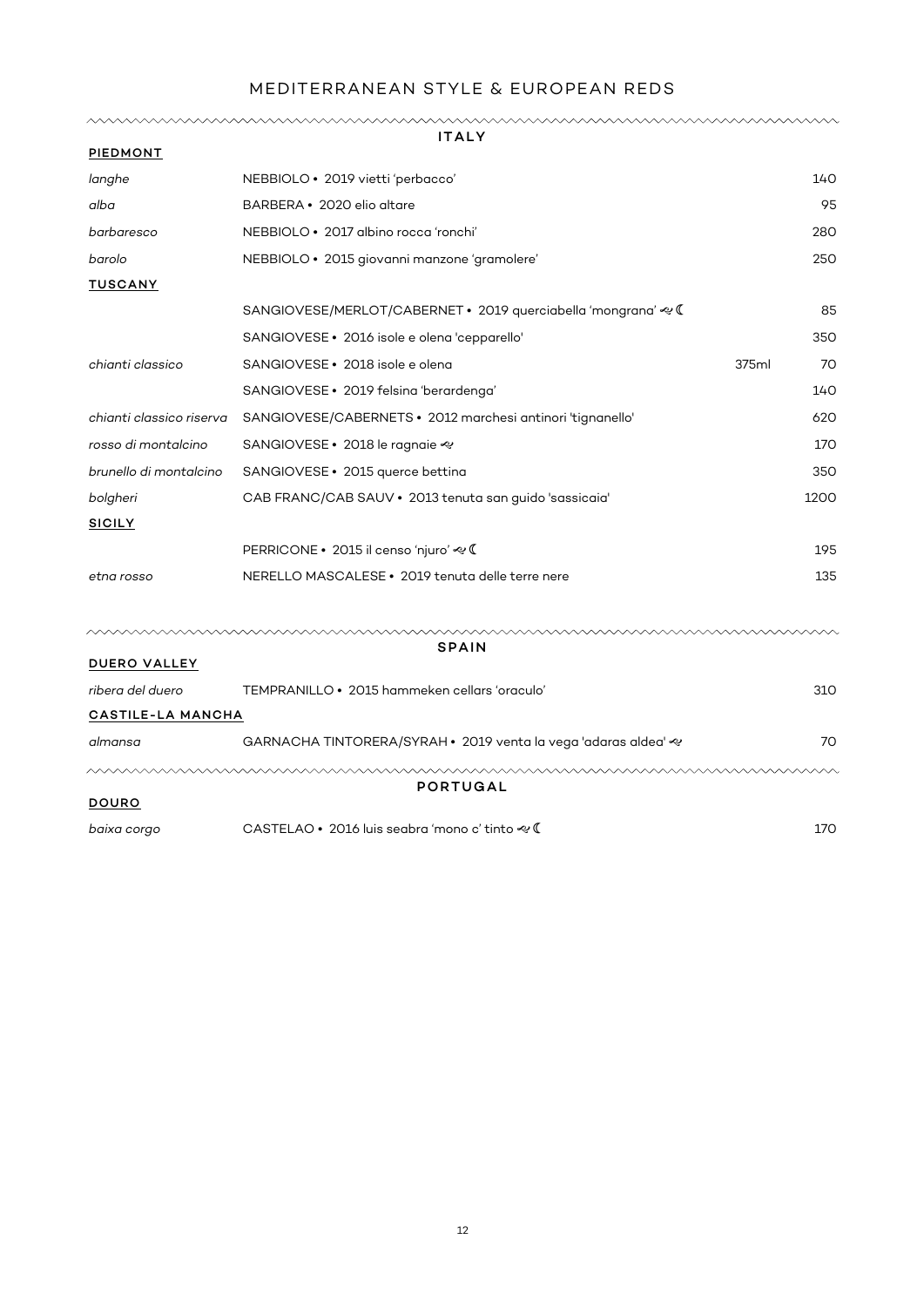#### FULL-BODIED NEW WORLD REDS

| <b>NEW SOUTH WALES</b>   | AUSTRALIA                                             |       |      |
|--------------------------|-------------------------------------------------------|-------|------|
| hunter valley            | SHIRAZ • 2019 tyrrell's 'johnno's'                    |       | 275  |
| murrumbateman            | SHIRAZ/VIOGNIER · 2019 ravensworth                    |       | 150  |
| <b>VICTORIA</b>          |                                                       |       |      |
| heathcote                | SHIRAZ • 2016 heathcote single vineyard               | 375ml | 75   |
|                          | SHIRAZ • 2020 jasper hill 'georgia's paddock' < €     |       | 230  |
| great western            | SHIRAZ • 2018 best's 'bin 1'                          |       | 75   |
| yarra valley             | CABERNET BLEND • 2019 mount mary 'quintet'            |       | 350  |
|                          | CABERNET BLEND • 2017 yarra yering 'dry red no. 1'    |       | 250  |
| <b>SOUTH AUSTRALIA</b>   |                                                       |       |      |
| clare valley             | SHIRAZ · 2018 skillogalee 'basket pressed'            |       | 90   |
| barossa valley           | SHIRAZ • 2020 head 'head red'                         |       | 70   |
|                          | SHIRAZ • 2019 torbreck 'the struie'                   |       | 140  |
|                          | SHIRAZ • 2019 glaetzer 'amon ra'                      |       | 220  |
|                          | CABERNET BLEND • 2018 elderton 'ode to lorraine'      |       | 130  |
| eden valley              | SHIRAZ • 2016 henschke 'mount edelstone' & C          |       | 465  |
|                          | SHIRAZ • 2015 henschke 'hill of grace' $\ll$ (        |       | 1870 |
| mclaren vale             | SHIRAZ . 2020 mollydooker 'the boxer'                 |       | 80   |
| langhorne creek          | MALBEC • 2020 aphelion 'project 5255'                 |       | 80   |
| coonawarra               | CABERNET SAUVIGNON • 2019 penley estate 'tolmer'      |       | 75   |
| <b>WESTERN AUSTRALIA</b> |                                                       |       |      |
| margaret river           | CABERNETS • 2020 nocturne 'sr'                        |       | 95   |
|                          | CABERNET SAUVIGNON • 2020 cullen 'diana madeline' & C |       | 320  |
|                          | CABERNET SAUVIGNON/MERLOT • 2018 fraser gallop        |       | 70   |
| frankland river          | SHIRAZ • 2018 frankland estate <                      |       | 80   |
|                          | NEW ZEALAND                                           |       |      |
| <b>NORTH ISLAND</b>      |                                                       |       |      |
| hawkes bay               | MERLOT • 2018 craggy range merlot                     |       | 105  |
|                          | SYRAH • 2018 te mata 'bullnose'                       |       | 175  |
|                          | USA                                                   |       |      |
| <b>CALIFORNIA</b>        |                                                       |       |      |
| dry river valley         | ZINFANDEL · 2019 ridge 'east bench'                   |       | 215  |
|                          | <b>ARGENTINA</b>                                      |       |      |
| <b>MENDOZA</b>           |                                                       |       |      |
|                          | MALBEC/SYRAH • 2018 jed 'la criatura' <               |       | 75   |
| <b>PATAGONIA</b>         |                                                       |       |      |
| rio negro                | MALBEC • 2019 bodega noemia 'j. alberto' &            |       | 230  |